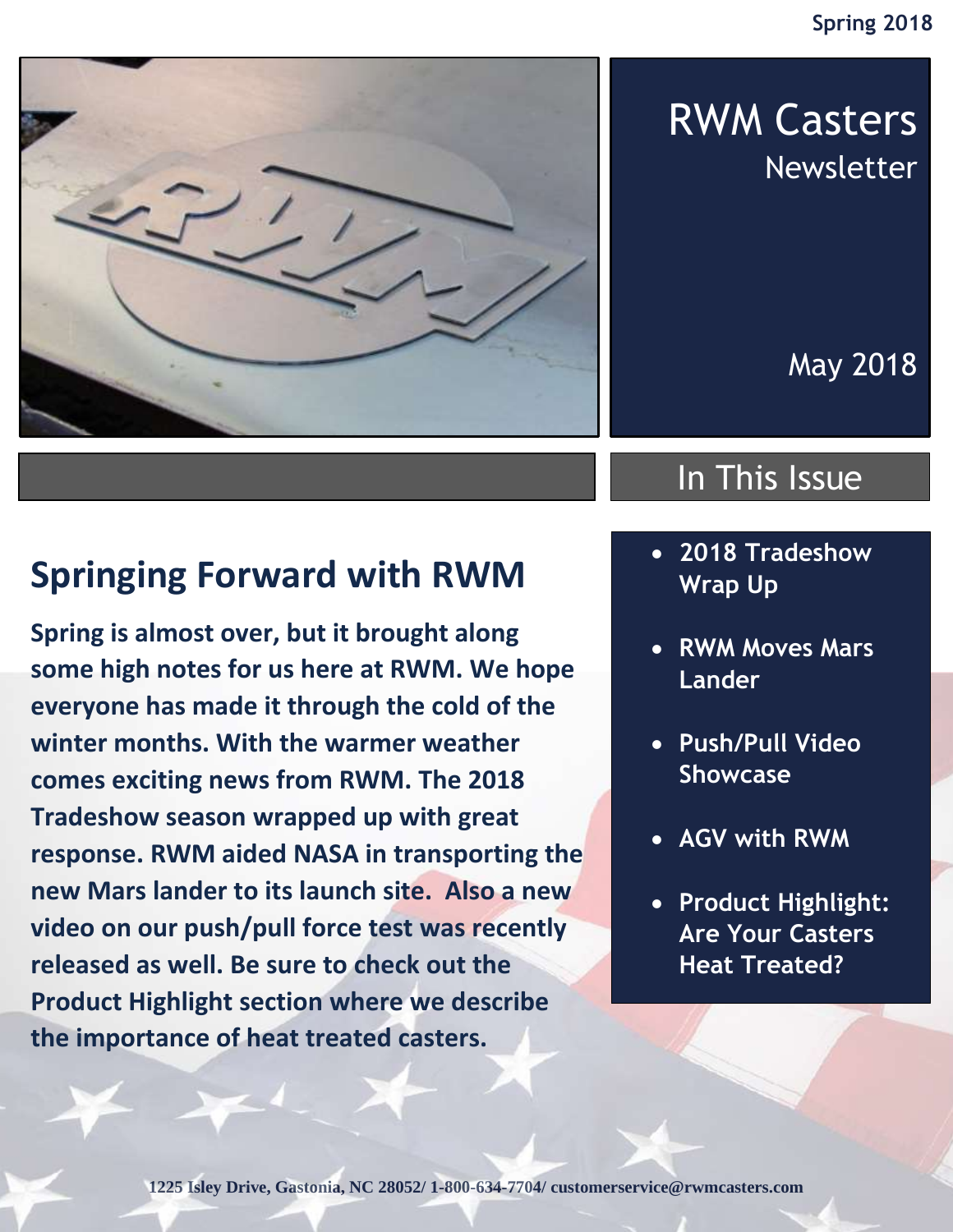#### **Spring 2018**

# Wrapping Up the 2018 Tradeshow Season





**We had a full year of tradeshows that ended on a high note at Modex 2018 in Atlanta. We always enjoy exhibiting because it gives us a chance to connect, in person, and help solve any caster dilemma the attendee has encountered. We love the feedback you provide and if you got the chance to stop by our booth at any of the shows this year we appreciate you taking the time to do so. Our next season of tradeshows will kick off with Fabtech 2018 in Atlanta November 6th -8 th. We will be in Booth #A2919. Please come see** 

**us.**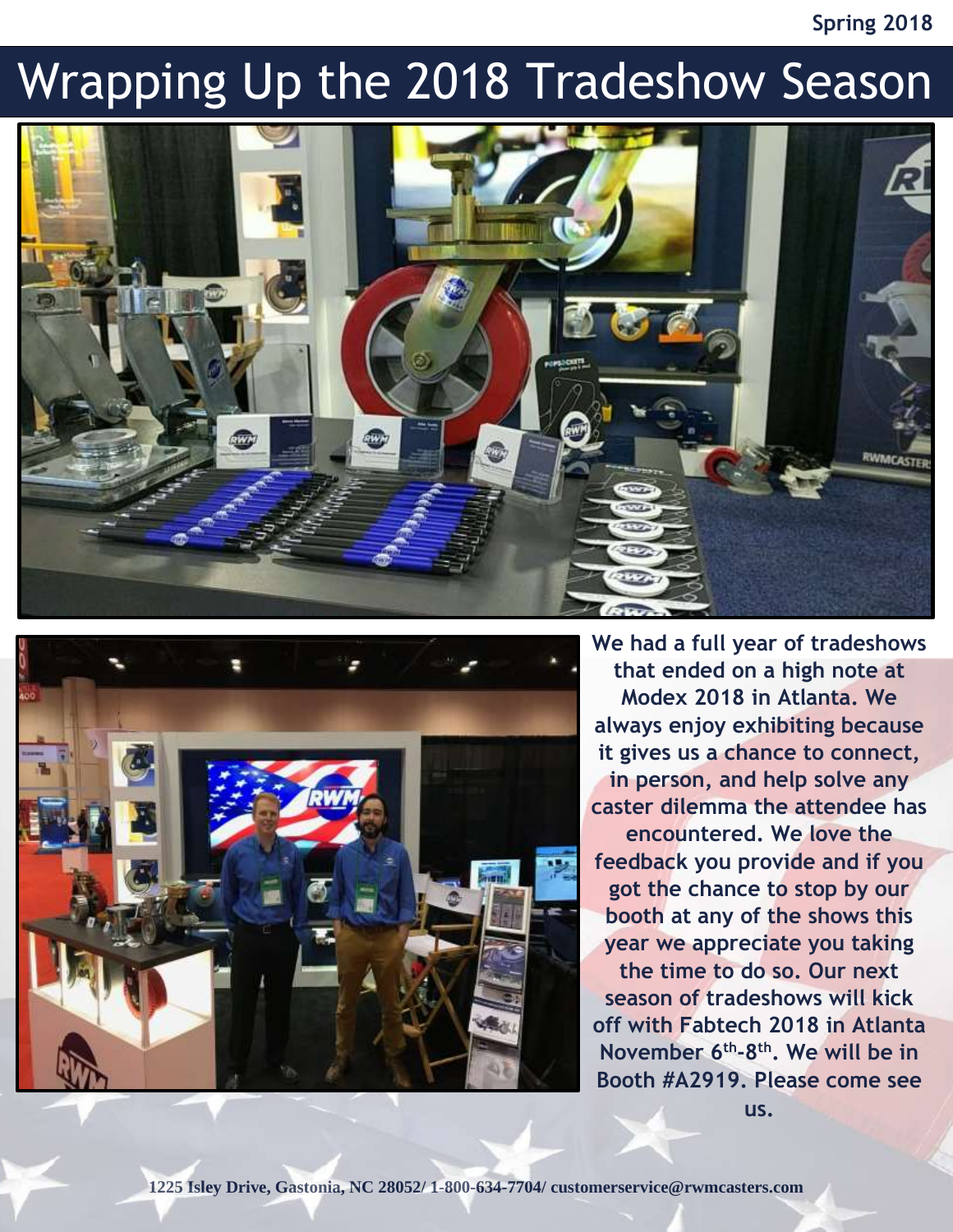**Spring 2018**

### From Colorado to California: Journey of a Mars Lander



Most people don't think of space exploration and casters going together. However, RWM played an integral part in transporting the new Mars lander, InSight, from Colorado to Vandenberg Air Force Base in California. RWM was responsible for manufacturing the 2-95 Series casters that were used to transport the lander on the ground. There is a great article published on The Verge describing the journey the lander made and including are many fantastic pictures showing the transportation on it on RWM's casters. Be sure to check it out on our blog here: [http://blog.rwmcasters.com/rwm-helps-mars-lander-on-its](http://blog.rwmcasters.com/rwm-helps-mars-lander-on-its-journey/)[journey/](http://blog.rwmcasters.com/rwm-helps-mars-lander-on-its-journey/)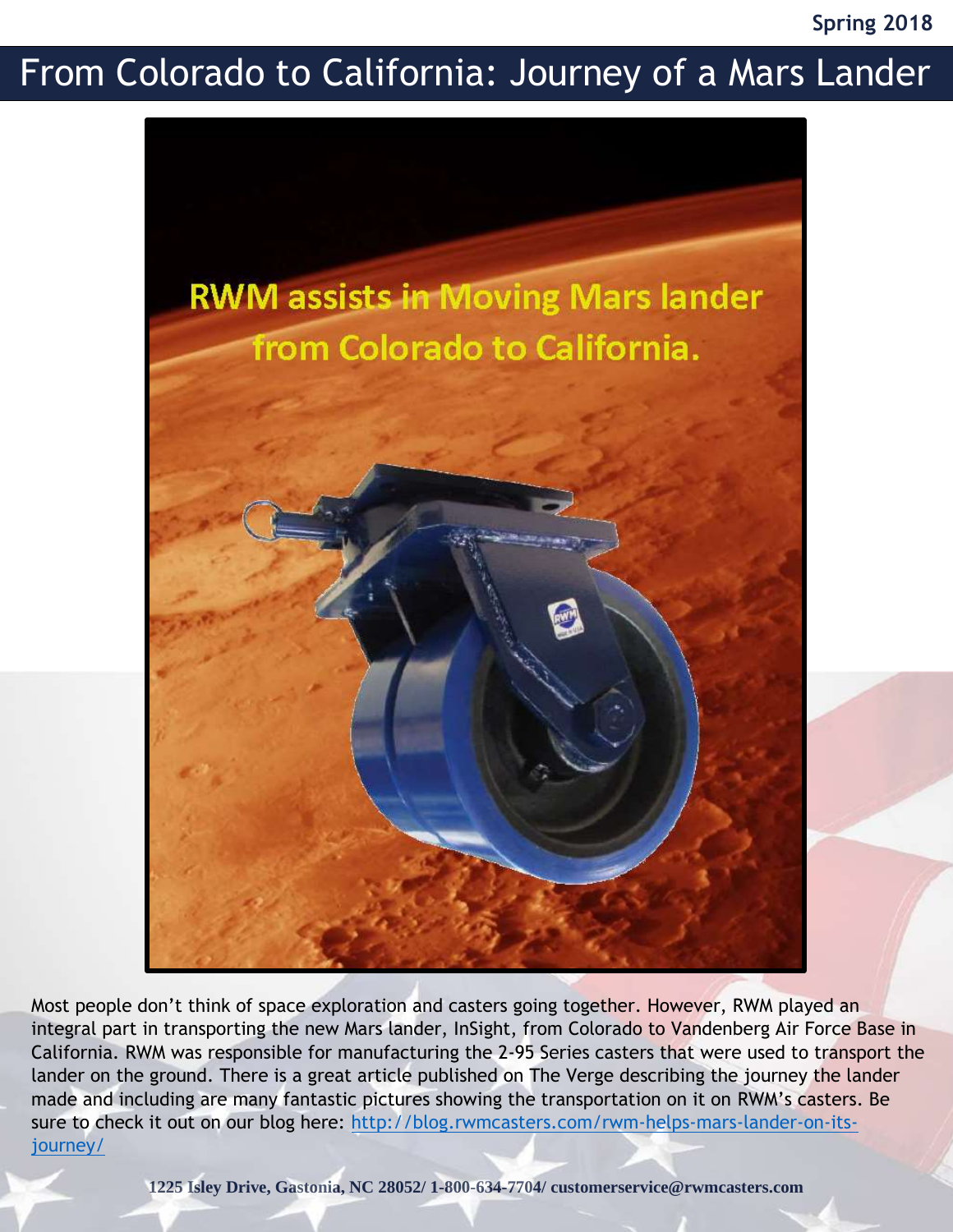#### **Spring 2018**

### RWM's Push/Pull Test



**RWM, the original inventor and market leader of Kingpinless casters, is committed to the highest quality caster and wheel products. We test the ergonomics of all our products to ensure both productivity and safety within the work environment. Push/Pull force is how many pounds of force it takes to move a stationary cart. This is vitally important in ergonomic material handling applications. Check out our video!**

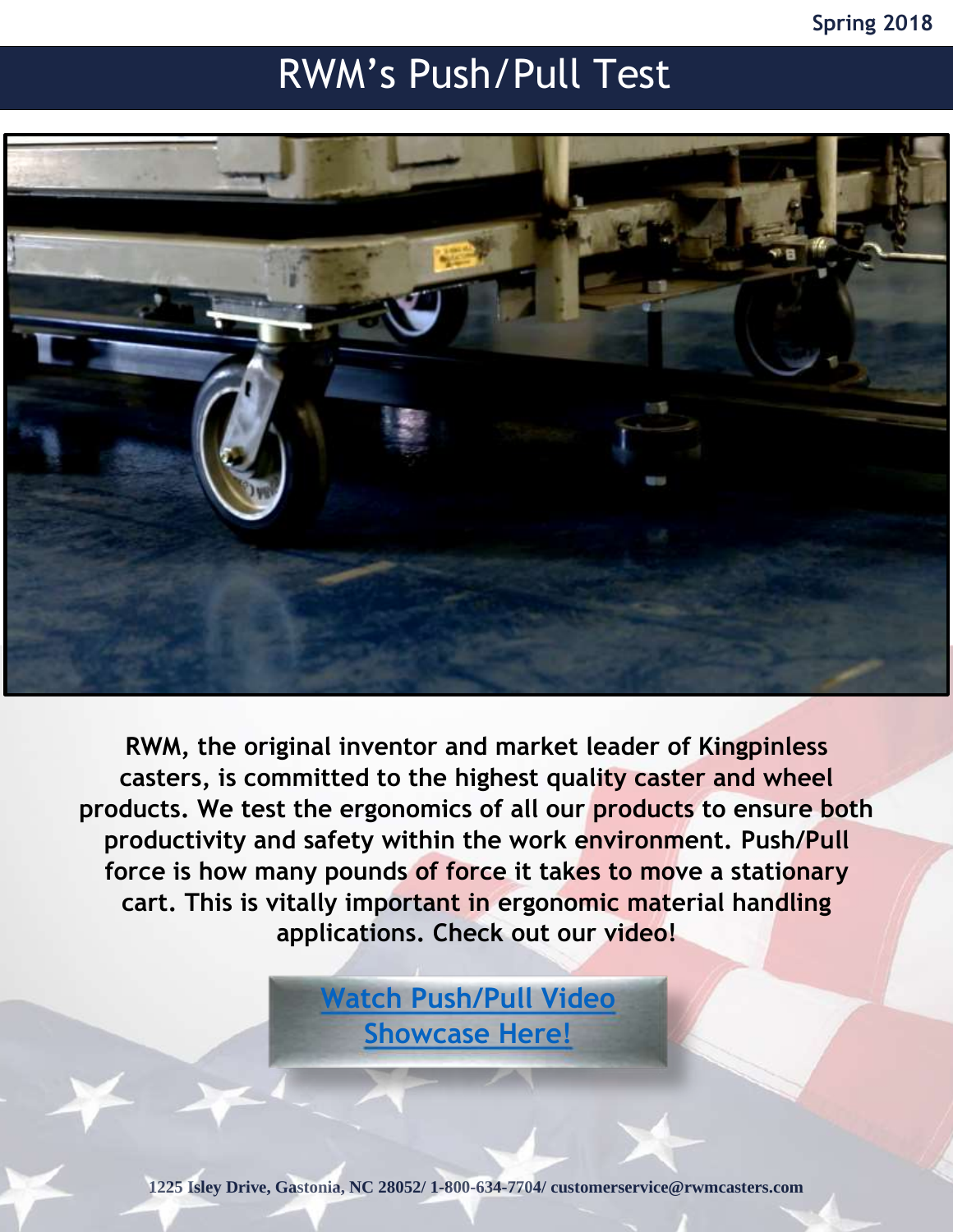## AGV with RWM



**While we were at Modex 2018 in Atlanta, we were blown away with the amount of AGV companies attending. We were happy to see several of the attending AGV companies using our casters on their product. But we shouldn't have been that surprised since our casters are the proven to be the longest performing casters in the industry. Can't wait to see more AGV companies using our product. Who knows, maybe we'll be on all of their products when we go to ProMat in Chicago next year!**

#### *Don't Forget to Follow Our Blog!*

**RWM Caster's blog is updated with new publications and major events that take place within the company. It has been incorporated into our main website and is now easier to navigate, subscribe and follow. Each post contains photographs and links to PDFs or pages with the newest content. Follow our blog at [http://www.rwmcasters.com/blog/.](http://www.rwmcasters.com/blog/)**